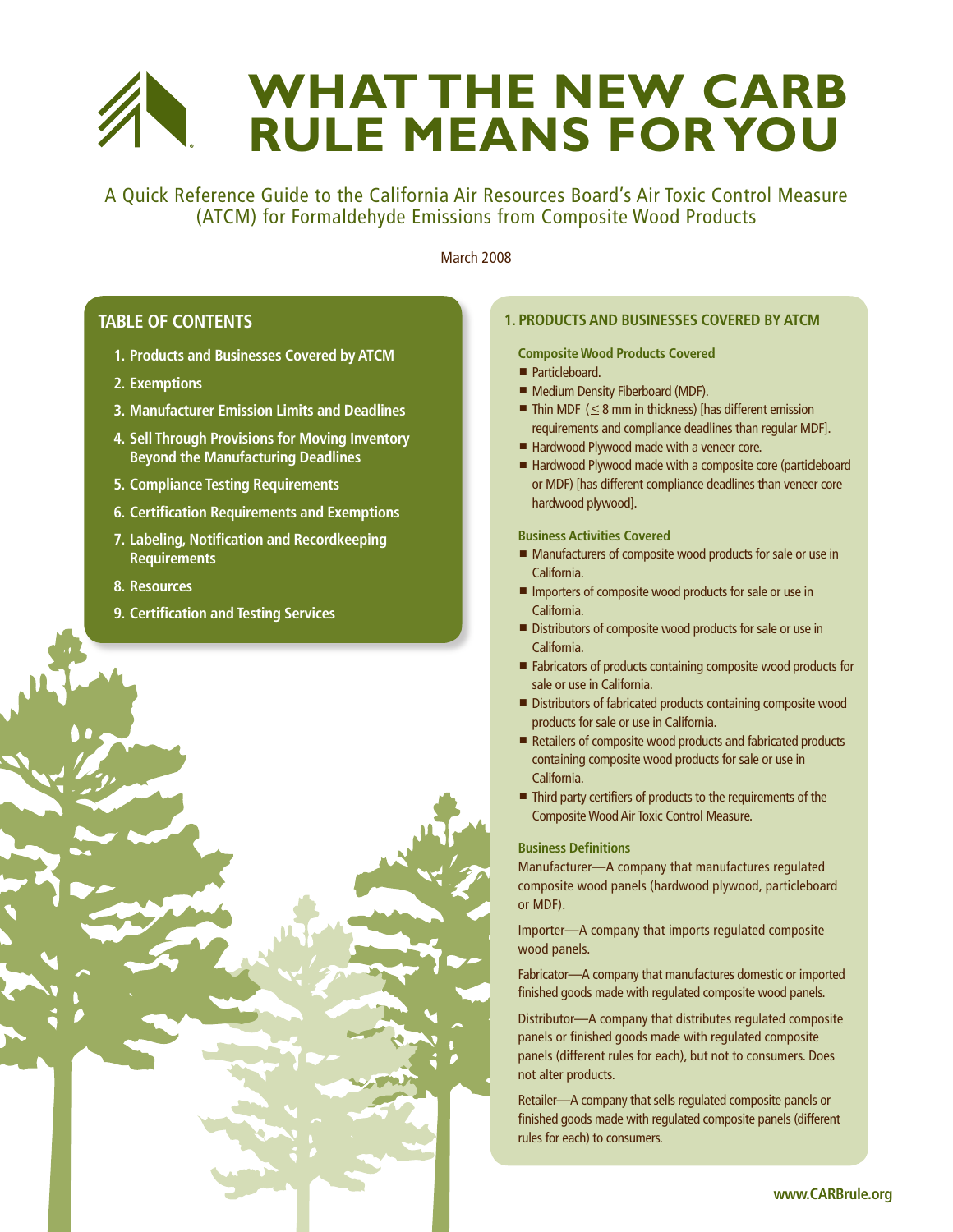# **WHAT THE NEW CARB RULE MEANS FOR YOU: A QUICK REFERENCE GUIDE {continued}**

| Phase 1 and Phase 2 Formaldehyde Emission Standards for<br>Hardwood Plywood (HWPW), Particleboard (PB), and Medium Density Fiberboard (MDF) <sup>1</sup> |                                                        |          |           |            |                 |
|----------------------------------------------------------------------------------------------------------------------------------------------------------|--------------------------------------------------------|----------|-----------|------------|-----------------|
|                                                                                                                                                          | Phase 1 (P1) and Phase 2 (P2) Emission Standards (ppm) |          |           |            |                 |
| <b>Effective Date</b>                                                                                                                                    | <b>HWPW-VC</b>                                         | HWPW-CC  | <b>PB</b> | <b>MDF</b> | <b>Thin MDF</b> |
| <b>January 1, 2009</b>                                                                                                                                   | P1: 0.08                                               |          | P1: 0.18  | P1: 0.21   | P1: 0.21        |
| <b>July 1, 2009</b>                                                                                                                                      |                                                        | P1: 0.08 |           |            |                 |
| <b>January 1, 2010</b>                                                                                                                                   | P2: 0.05                                               |          |           |            |                 |
| <b>January 1, 2011</b>                                                                                                                                   |                                                        |          | P2: 0.09  | P2: 0.11   |                 |
| <b>January 1, 2012</b>                                                                                                                                   |                                                        |          |           |            | P2: 0.13        |
| <b>July 1, 2012</b>                                                                                                                                      |                                                        | P2: 0.05 |           |            |                 |

(1) Based on the primary test method, ASTM E 1333-96(2002), in parts per million (ppm). HWPW-VC = veneer core; HWPW-CC = composite core.

## **2. Exemptions**

#### **General Exemptions from ATCM**

- Composite wood products and fabricated products containing composites offered for sale or use **outside** of California.
- Composite wood products used in manufactured homes subject to US HUD regulations.
- Goods owned by consumers that are brought into California as part of a household move, etc.
- Goods owned by consumers that are subsequently resold on a secondary market.
- Local governments are exempt from recordkeeping and labeling requirements unless they are offering fabricated products or composite wood products for sale.

#### **Specific Product Exemptions from ATCM**

- Finger jointed lumber.
- Hardboard meeting ANSI A135.4, ANSI A135.5 or ANSI 135.6.
- Prefabricated wood I-Joists meeting ASTM D5055.
- Structural plywood meeting PS-1.
- $\blacksquare$  Structural panels meeting PS-2.
- Structural composite lumber meeting ASTM D 5456.
- Structural glued laminated lumber meeting ANSI A190.
- $\blacksquare$  Windows containing less than 5% composites.
- $\blacksquare$  Exterior doors made with composites meeting the Ultra Low Emission Formaldehyde (ULEF) or No Added Formaldehyde (NAF) requirements, or containing less than 3% other composites.
- $\blacksquare$  New vehicles meeting Section 430 of the California Code, except for recreational vehicles.
- Curved plywood

## **3. Manufacturer Emission Limits and Deadlines**

Products meeting the emission limits above (see chart) must also be certified by a CARB approved third party certification program unless they are approved Ultra Low Emission Formaldehyde (ULEF) or No Added Formaldehyde (NAF) products (see certification exemptions).

## **4. Sell Through Provisions for moving Inventory Beyond the Manufacturing Deadlines\***

- Manufacturers and Importers of composite wood products: 3 months beyond the Phase 1 and Phase 2 ATCM manufacturing deadlines.
- Distributors of composite wood products: 5 months beyond the Phase 1 and Phase 2 ATCM manufacturing deadlines.
- Retailers of composite wood products: 12 months beyond the Phase 1 and Phase 2 ATCM manufacturing deadlines.
- Fabricators and Distributors of finished products containing composite wood products: 18 months beyond the Phase 1 and Phase 2 ATCM manufacturing deadlines.
- $\blacksquare$  Retailers of fabricated products containing composite wood products: 18 months beyond the Phase 1 and Phase 2 ATCM manufacturing deadlines.

\*see above table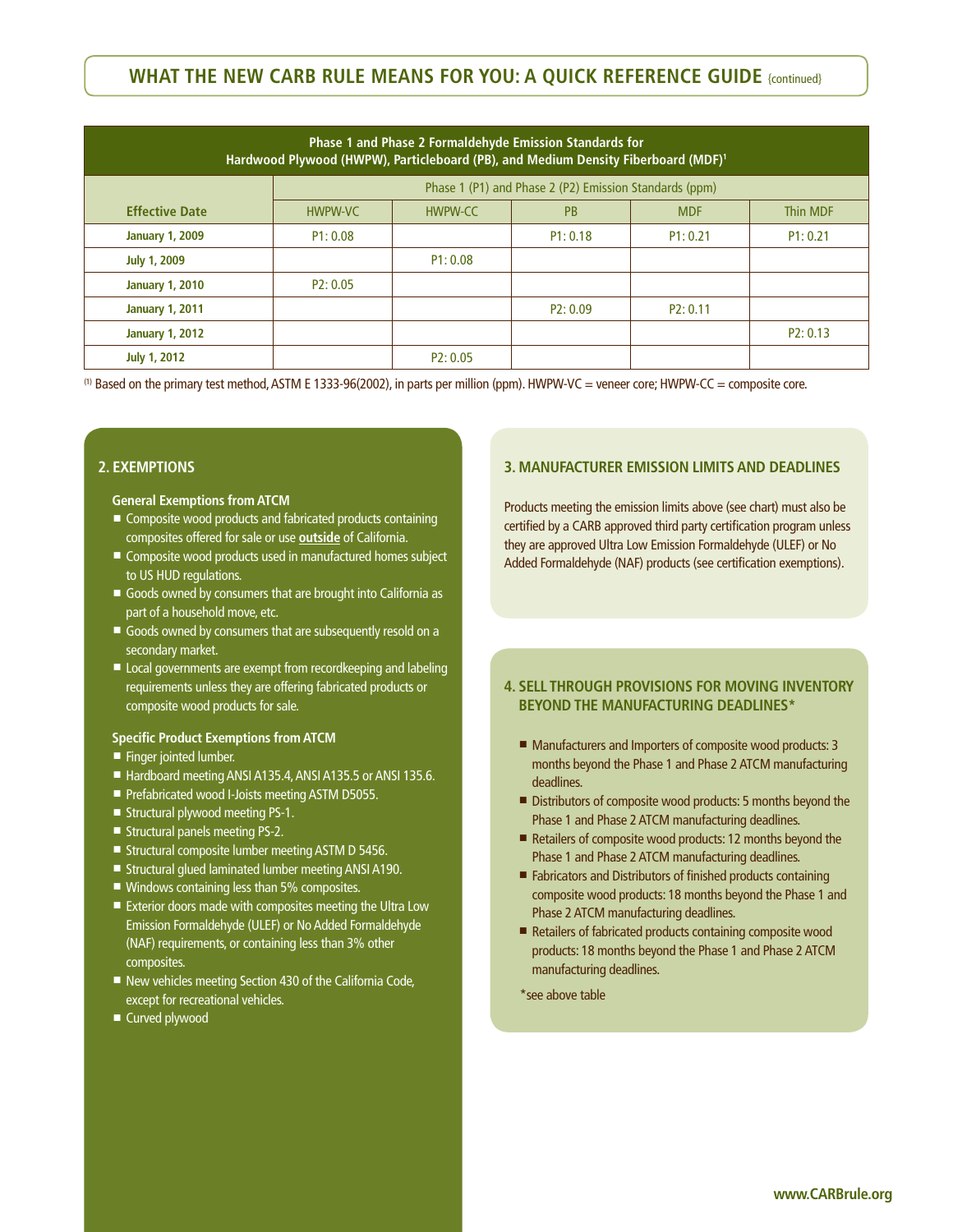# **WHAT THE NEW CARB RULE MEANS FOR YOU: A QUICK REFERENCE GUIDE {continued}**

## **5. Compliance Testing Requirements**

- $\blacksquare$  Certification testing by approved third party certification testing agencies shall be conducted using either the primary or secondary test, or an alternate secondary test approved by CARB.
	- The primary ATCM test is ASTM E1333, the Large Chamber test.
	- The secondary ATCM test is ASTM D6007, the Small Scale Chamber test. Certifiers must show equivalent results to the primary test in order to use the secondary test.
- Alternate secondary tests must be approved by CARB. Certifiers must show equivalent results to the primary test in order to use an alternate secondary test.



## **6. Certification Requirements and Exemptions**

**Manufacturer Requirements**

- For each product, initial compliance with emissions standards must be verified by an approved third party certification agency.
- Following initial qualification, quarterly third party verification of emissions is required.
- Manufacturer is responsible for the emissions performance of all certified products.
- Each certified mill's quality program must include a quality control manual describing quality systems and procedures as well as specified facilities and personnel.
- Mill must do regular quality tests during each production shift (for particleboard and MDF) or by production level (for hardwood plywood). A mill's approved third party certification agency may perform the quality control tests.
- $\blacksquare$  Mills must set quality limits by correlating their tests to the third party's primary and/or secondary compliance test.
- Mill must follow specific procedures for products found to be out of compliance with the standard.
- Quality records must be retained for two years.

### **Third Party Certification Agency Requirements**

- Obtain approval from CARB.
- Obtain accreditation from a signatory of the International Laboratory Accreditation Cooperation Agreement (ILAC).
- Demonstrate actual field experience with certification and management of inspectors.
- Demonstrate experience with laboratory procedures or obtain contractual arrangements with a CARB approved testing laboratory.
- $\blacksquare$  Verify that manufacturers using certification services are complying with the quality requirements of the rule and provide them with independent audits and a CARB approved certifier number for product labels and notifications.

■ Maintain records of certification activity for two years and provide an annual report to CARB of certification activities, including test results.

**Exemptions to Third Party Certification Requirements** Finished products must be fabricated with certified composites but do not require separate third party certification.

Approved Ultra Low Emission Formaldehyde (ULEF) and No Added Formaldehyde (NAF) composite wood products are exempt from daily third party certification quality control requirements, but must make a regular demonstration of ongoing compliance.

- NAF and ULEF producers must apply to CARB to obtain an approved exemption and provide an initial demonstration of compliance with special emission limits.
- NAF and ULEF producers must provide basic adhesive chemical formulation information to CARB.
- NAF producers must provide 3 months of initial quality data to show compliance with special emission limits and at least one primary or secondary compliance test.
- ULEF producers must provide 6 months of initial quality data showing compliance with special emission limits and at least two primary or secondary compliance tests.
- 90% of the NAF and ULEF tests in the initial quality data set must be 0.04 PPM or lower. Additionally, all hardwood plywood quality data and compliance tests must be 0.05 PPM or lower, and all particleboard and MDF quality data and compliance tests must be 0.06 PPM or lower.
- NAF and ULEF producers must provide CARB with a primary or secondary compliance test showing compliance with the special NAF/ULEF limits every two years.
- Primary and/or secondary compliance tests must be performed by an approved third party certification agency.